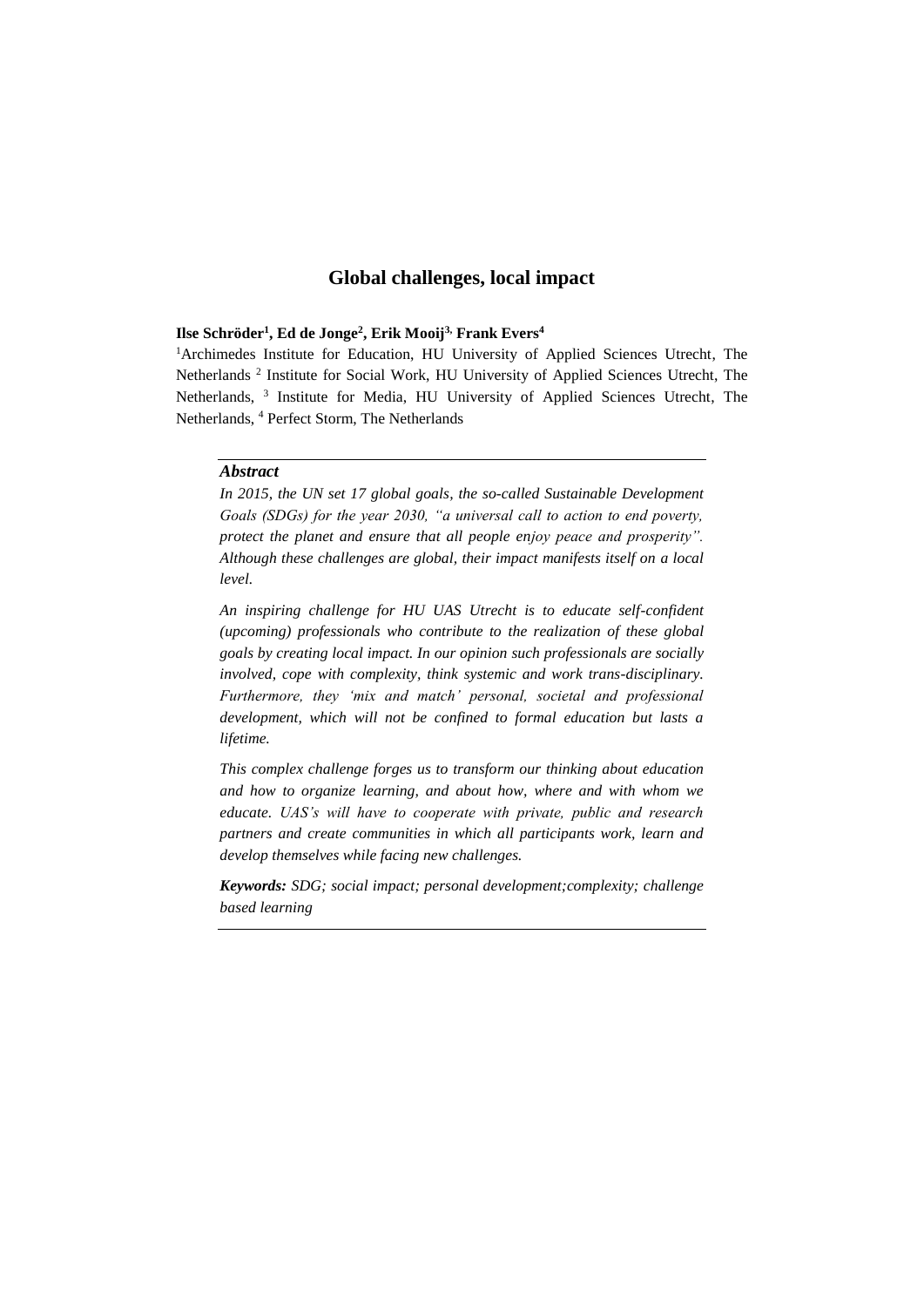### **1. Introduction**

HU UAS Utrecht (HU) aspires to contribute to an open, just and sustainable society and has committed itself to the Sustainable Development Goals of the United Nations (UN, 2015) while focusing on the quality of living (together) in an urban environment. Quite recently HU has stated her ambitions for 2026 (HU, 2019), emphasizing it's role in solving complex (mission driven) challenges. HU will take the lead in cocreating local impact concerning complex and transdisciplinary global challenges.

The labor market increasingly demands Jacks of all trades, professionals who are critical, inquisitive, innovative, entrepreneurial, and cooperative with an inclusive and international orientation. Future education encompasses development as a professional as well as a person and a citizen, able to tackle society's complex challenges.

## **2. The need for local impact and the role of UAS's**

At present, most of higher education is discipline- or domain oriented. Complex societal challenges however encompas a multitude of interconnected aspects touching upon several domains and therefore require an integrated approach of diverse perspectives, for instance environmental, economical, technical, social and juridical. In such cases a multidisciplinary approach will not suffice; an interdisciplinary or even a transdisciplinary approach is required.

In a transdisciplinary approach, different disciplines, meanings and aspects are involved on the basis of equality in initiating, designing and creating sustainable solutions for complex challenges. In fact, the different disciplines need each other for a broader view on the issue and the emergence of crossovers to new ideas. Transdisciplinarity means extending the cooperation. To create impact, not only scientists but also other social actors are involved in the process, like users, clients, special interest groups. The primacy of knowledge and solutions is no longer solely with the expertsand co-design and co-creation are required. Transdisciplinarity increases the chance that the results will actually be used. Without interaction with all stakeholders, without co-design and co-creation, it is pie in the sky and it provides too often only reports and papers. (Bunders and Regeer, 2009).

Thompson Klein expresses transdisciplinarity as follows:

"Transdisciplinarity transcends disciplinary worldviews through

1. More comprehensive frameworks and/ or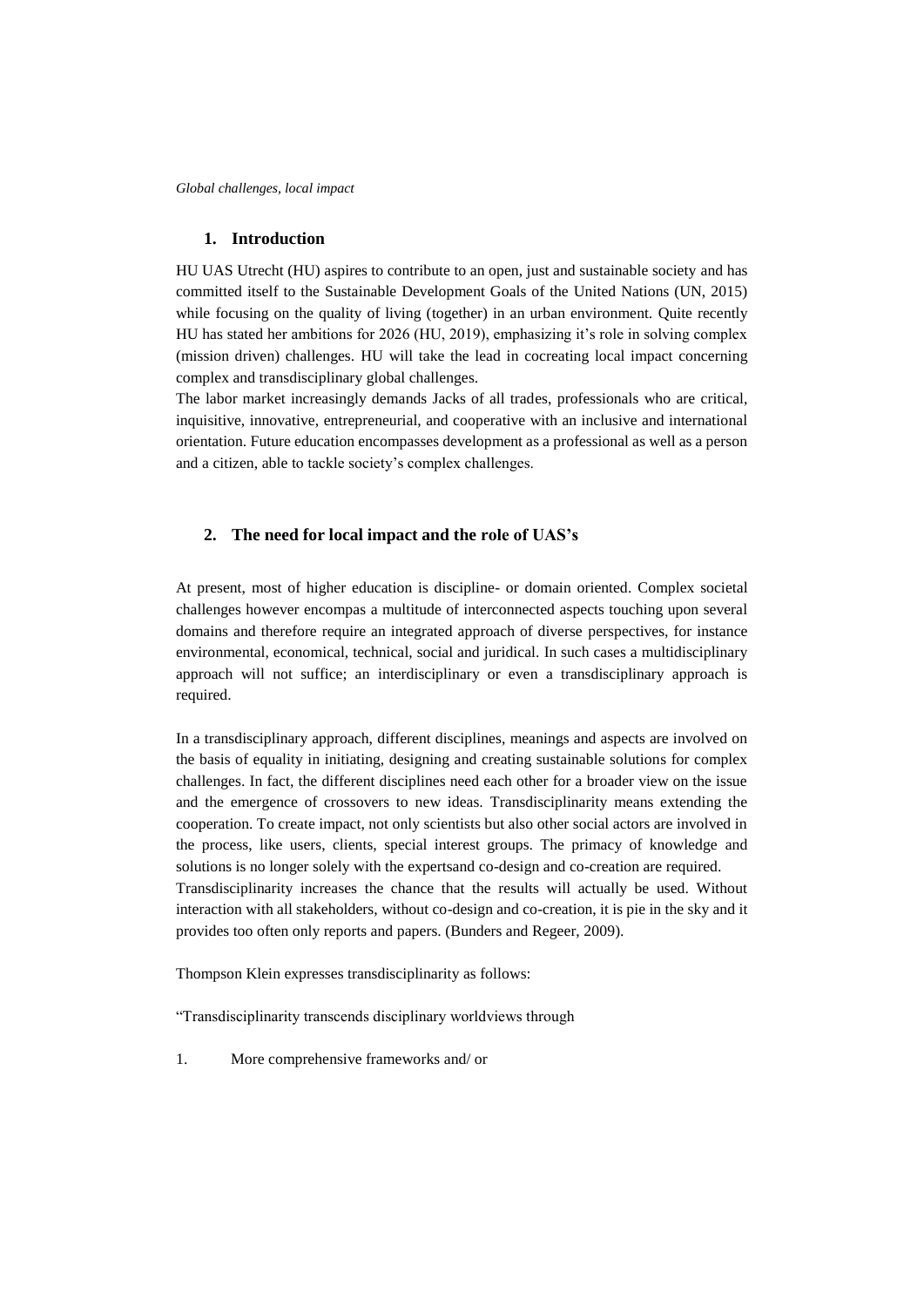#### *Ilse Schröder, Ed de Jonge, Erik Mooij (authors)*

2. problem-oriented research that crosses boundaries of academic disciplines and the public and private spheres.

Major examples of the first connotation—new synthetic frameworks—include general systems theory, sustainability and new, broader paradigms for health and wellness. In the second connotation, mutual learning, joint work, and knowledge integration are key to solving "real-world" problems." (Thompson Klein, 2014)

Transdisciplinarity does not arise automatically. Cross-discipline and cross-domain frameworks, concepts and collaboration are available but will futher have to be developed. Social questions to generate impact on complex challenges are becoming increasingly evident. So, while working on SDG's and complex challenges derived from them, frameworks, concepts, models, methods and cooperation have to be developed together with all stakeholders. This implies that education, applying other (new) didactics, is moving more and more from campus to practice and is pre-eminently a task for UAS's.

UAS's have are in a unique position to contribute to solving these issues with their applied approach to research and their strong ties to the (professional) community. Yet two important and inspiring challenges for HU result from this. The first challenge is how to educate transdisciplinary working (upcoming) professionals who contribute to the society's challenges and make local impact. The second challenge is to transform our thinking about education and how to organize learning.

We shall discuss both.

## **3. Impact makers: a whole-person approach to education**

To cope with the first challenge, to educate transdisciplinary working (upcoming) professionals who contribute to the Sustainable Development Goals and make local impact, UAS's have to reach beyond disciplines and work across boundaries in guiding and coaching transdisciplinary innovation professionals.

Enninga (Enninga, 2018), in her research on innovation project leaders, states that the innovation process is a non-linear process and messier than a sequence of stages. The innovation project leader has to lead during the innovation journey four intertwined processes: developing the content process, stimulating the creative process, guiding the group dynamics process, and managing the project constraints process. The innovation project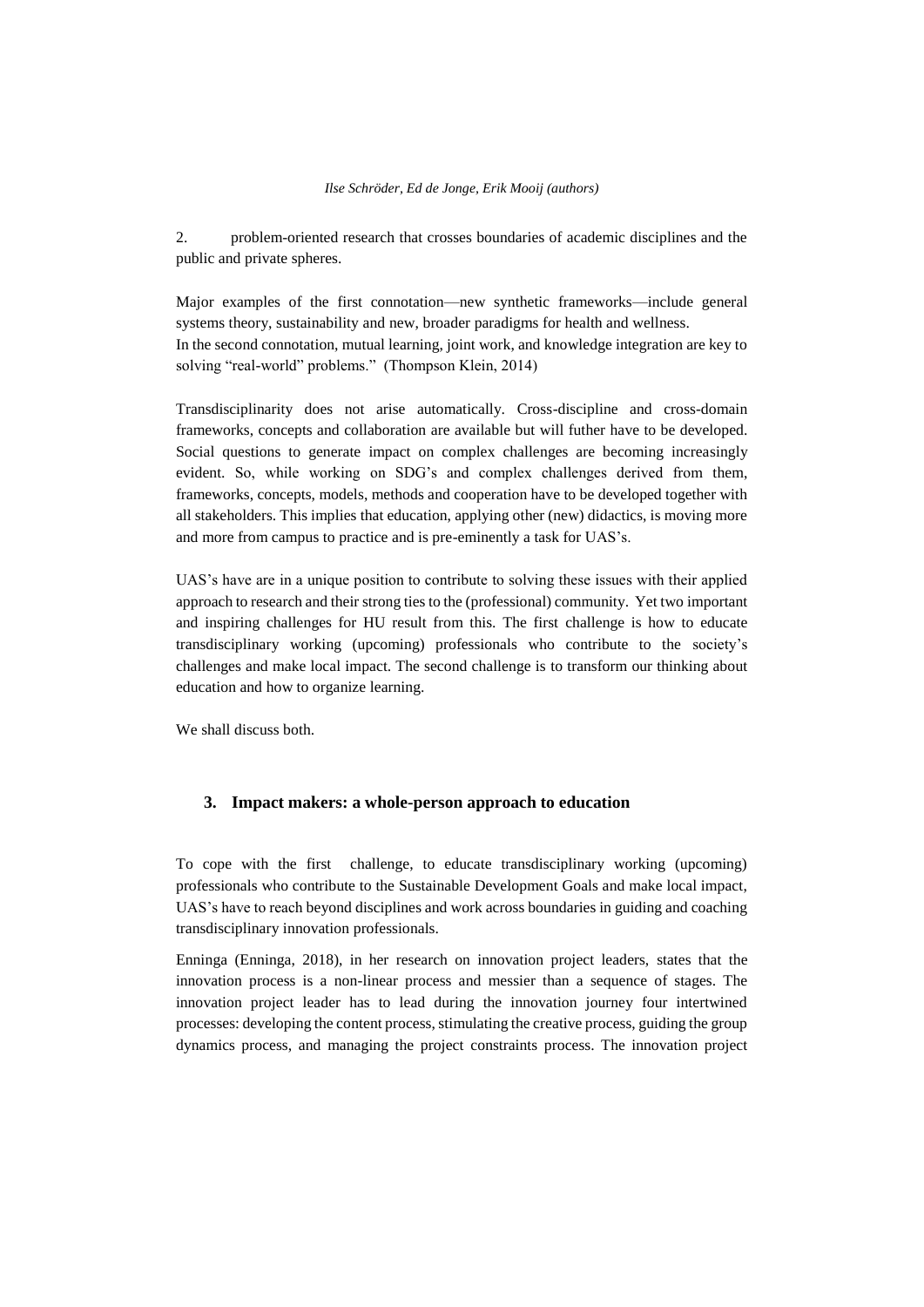leaders in her study experienced the biggest tension from the number of issues that were important at the same moment in time, the contradictions in and between these issues, the psychological contradictions between rational issues at one hand and emotional issues at the other, between long term and short term issues, between thinking creatively and divergently in one issue, while at the same time convergent, tight steering in another issue, the unexpected events, the differences in perspectives and the changes in perspectives from people and groups involved, under the experienced pressure of time, and over a longer time.

An inspiring challenge will be to educate such self-confident (upcoming) professionals who contribute to tackling the complex challenges in such a dynamic environment, and create local impact. In their training and in their work, these (upcoming) professionals will have to 'mix and match' personal, societal and professional development, which will not be confined to formal education but will lasts a lifetime.

Facilitating personal development can be based on the metaphor of life as a narrative biographical quest. Personal leadership is encouraged by stimulating a sense of origin, presence, belonging and destiny and by constantly facing new personal challenges. Education is enriched by elements related to for instance life orientation, spirituality, philosophy, arts, culture, sports, nature, health.

From a personal perspective, he (or she) works during the course on developing in-depth insight into his dreams, ideals, strengths, weaknesses, possibilities and impossibilities. Introspection helps him to examine them. He makes his own decisions to extend his possibilities. He tries out and evaluate (new) behavior. He deepens insight in what prevents him (inside and out) from achieving his dreams and learn to cope with that.

From a professional perspective, the (upcoming) professional will roughly delve into the specific complex social issues based on a systemic approach and the underlying disciplines. He or she is working on social challenges together with others and he takes different roles in creating impact, using insights from system theory and design-driven innovations, underlying disciplines are used.

From a societal perspective, it is about the development to active participants in society. He takes responsibility for society and his own living environment He focus on the way in which groups and people in society with different views arrive at answers and solutions. He develops his own vision on society and people and the shaping thereof in his own decisions and actions.

Professional, personal and societal development intertwine, which makes a whole-person approach to education necessary. No two professionals are the same, every development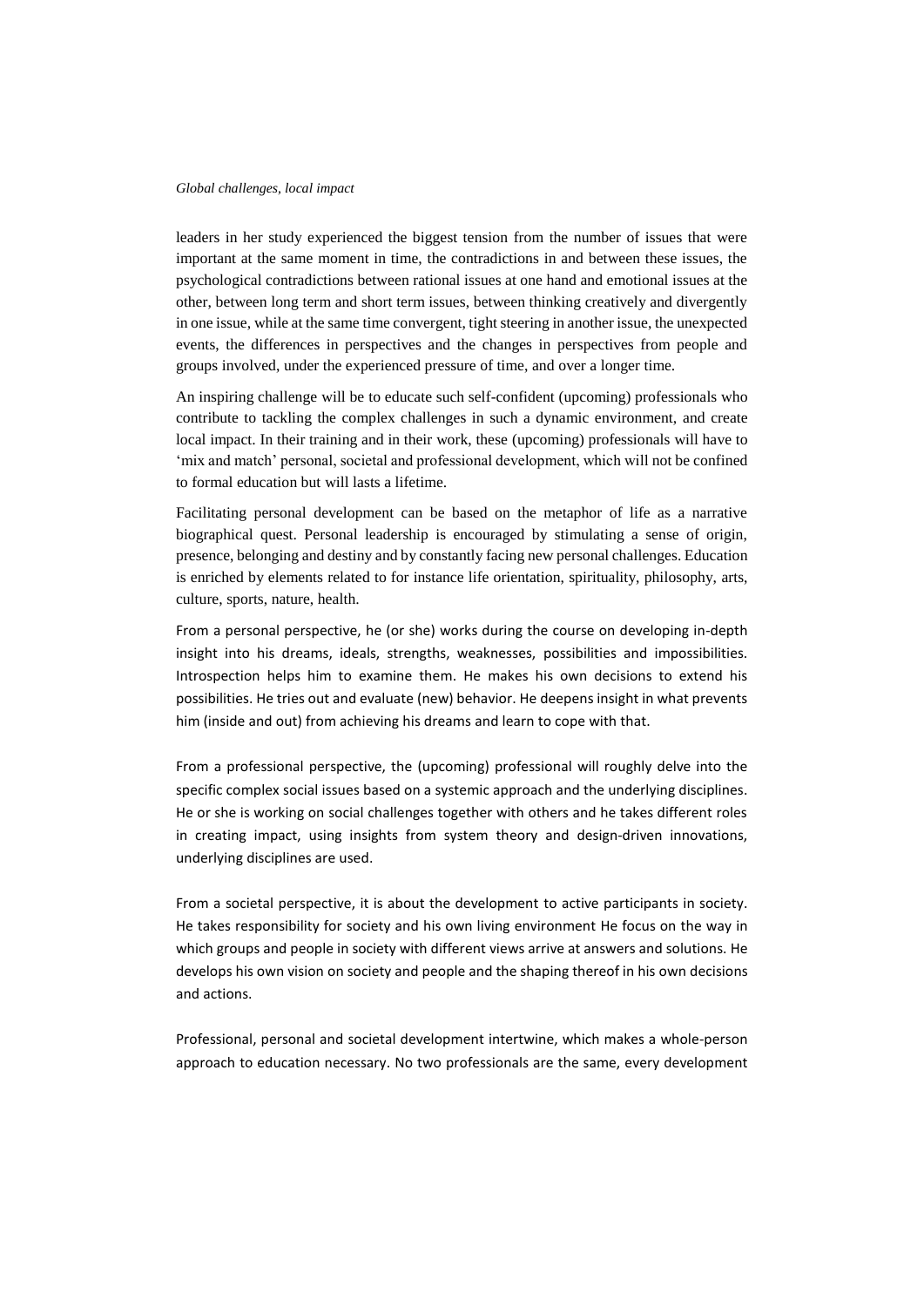#### *Ilse Schröder, Ed de Jonge, Erik Mooij (authors)*

has a personal character. Different development paths can influence each other in different ways, and thus require a very personalized learning trajectory.

## **4. New partnerships for future challenges**

Transdisciplinarity and a personalized, whole-person approach to learning require a different way of organizing learning. It requires learning spaces where professionals from different disciplines, organizations and levels of expertise work and learn. These learning communities demand new partnerships and a more open organization from UAS's, where diverse stakeholders collaborate, more intensively and on an equal basis, aimed at a clear common goal.

Within these learning communities, we apply challenge based education as an open-ended approach to tackling societal issues, where

- Challenges here are local reflections of complex global challenges,
- for which a cross-domain, transdisciplinary approach is necessary,
- and where learning is mostly self-directed.

Challenging complex global challenges in an uncertain world forces us to transform our thinking about learning and its organisation. We will have to cooperate with private, public and research partners and create learning communities in which all participants work, learn and investigate, developing themselves professionally and personally while constantly facing new challenges.

### **References**

- Van Vugt, M., Hogan, R., & Kaiser, R. B. (2008). Leadership, followership, and evolution: Some lessons from the past. *American Psychologist*, 63(3), 182-196. doi: 10.1037/0003- 066X.63.3.182.
- Enninga, T (2018*). Armchair Travelling the innovation journey Building a narrative repertoire of the experiences of innovation project leaders.*  https://doi.org/10.4233/uuid:80f3d825-cb17-4783-b43e9aa1156d847d
- Bunders, J. and Regeer, B. (2009). *Knowledge Co-creation: Interaction Between Science and Society*. The Hague: RMNO.
- Thompson Klein, J (2014). Communication and Collaboration in Interdisciplinary Research